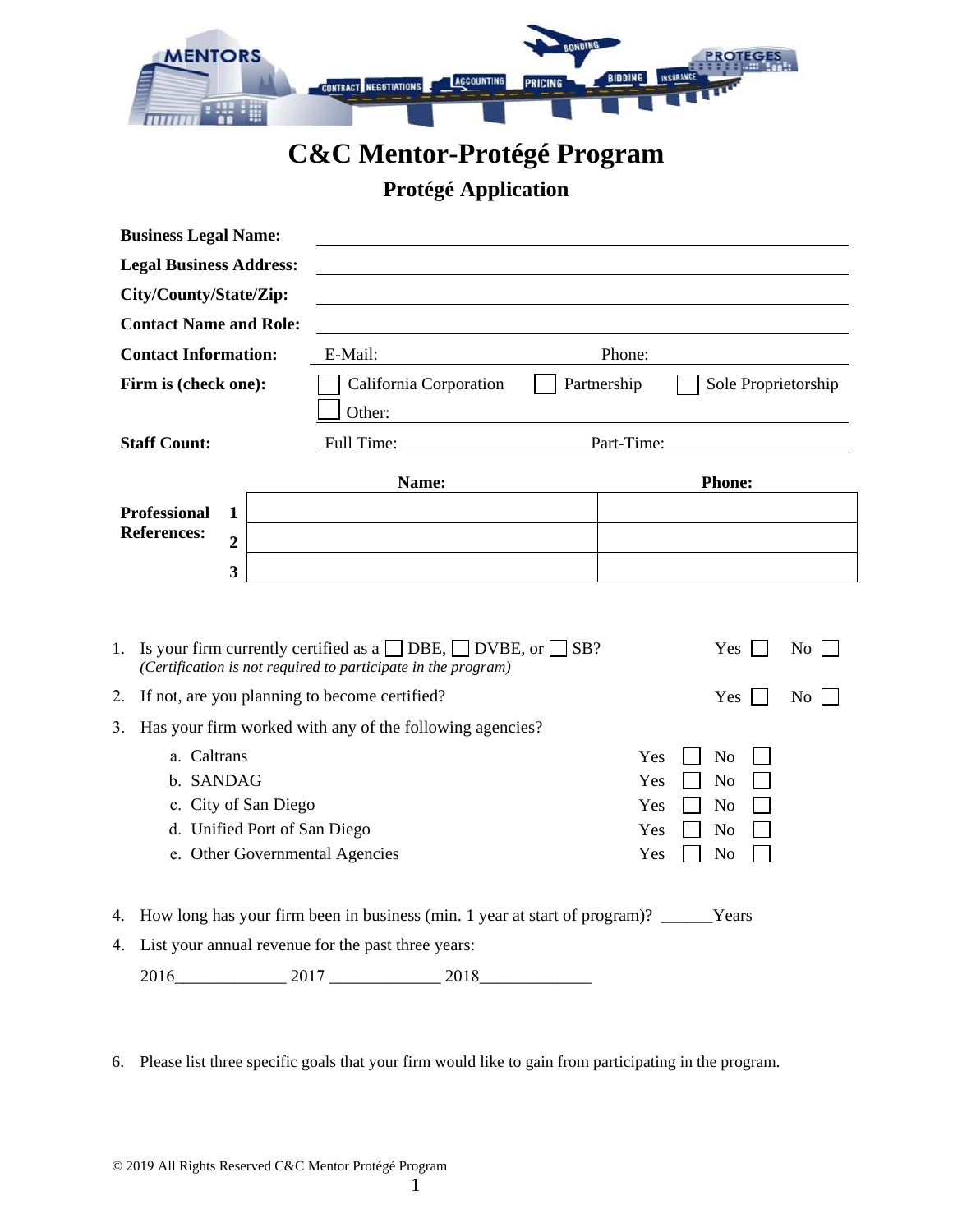

- 7. Please list three items that your firm brings to the relationship.
- 8. Describe the qualities you are seeking from the mentor firm. Do you prefer a mentor that performs similar types of work as your firm, or different? Please name any specific mentor firm(s) desired.

| <b>Business Category</b> | <b>Name</b> | <b>NAIC Code</b> | # of<br>Years |
|--------------------------|-------------|------------------|---------------|
| <b>Primary</b>           |             |                  |               |
| <b>Secondary</b>         |             |                  |               |

| <b>Sub-disciplines</b>                | <b>Name</b> | <b>NAIC Code</b> | $#$ of<br>Years |
|---------------------------------------|-------------|------------------|-----------------|
| <b>Primary</b>                        |             |                  |                 |
| <b>Secondary</b>                      |             |                  |                 |
| <b>Brief Description of Services:</b> |             |                  |                 |
|                                       |             |                  |                 |